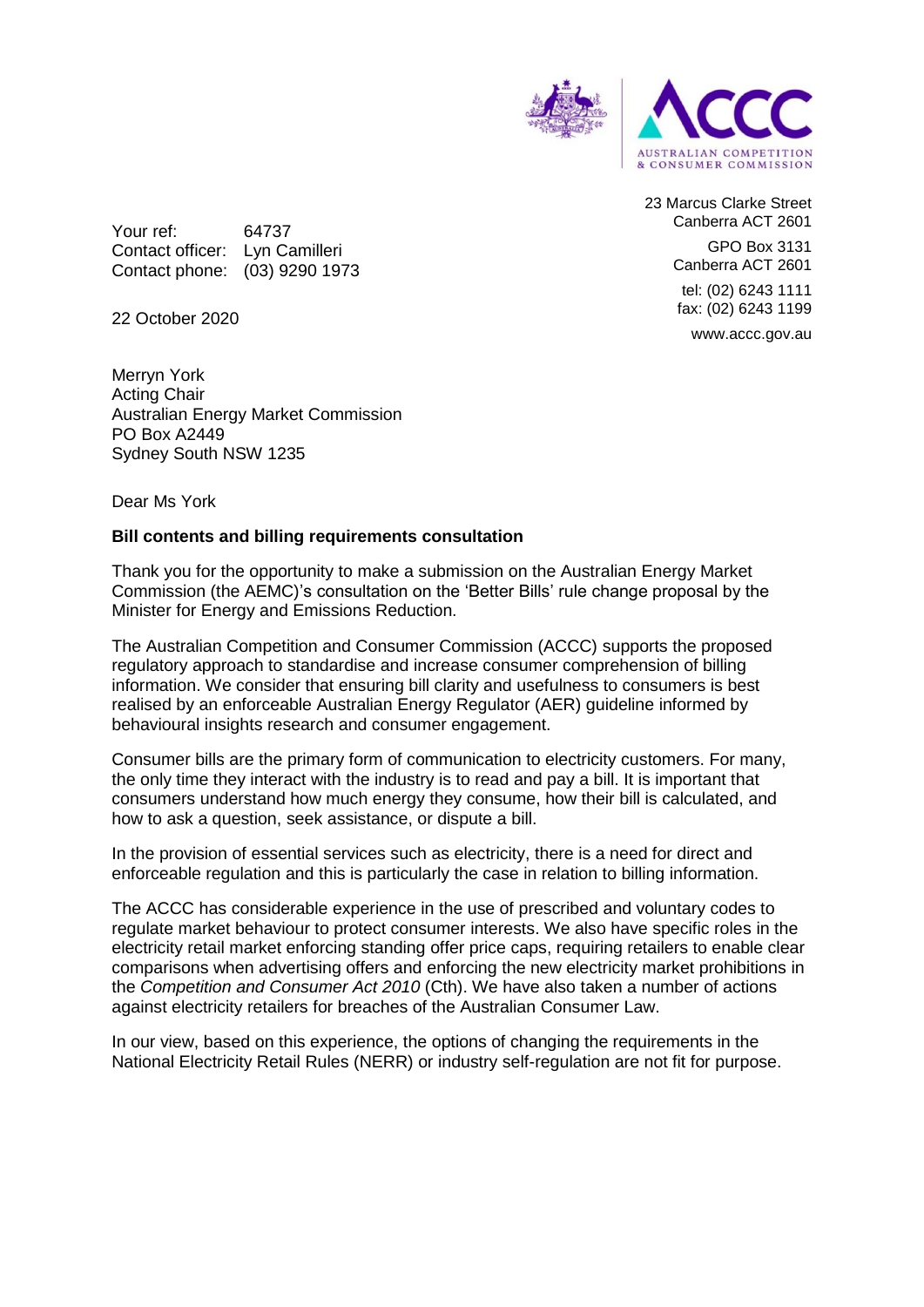## **The case for change**

In our Retail Electricity Pricing Inquiry (REPI) we received feedback from many stakeholders in relation to bills and the need to increase comprehension.<sup>1</sup> Specific concerns included the lack of standardised terms, the inconsistency of bill formats and the amount of information included. We concluded that any improvements should be made on the basis of consumer testing and consumer research and warned of the significant risks in giving retailers freedom to choose what information is relevant to consumers. Our experience in taking enforcement action for misleading and deceptive behaviour in this sector underlines that retailers do not always provide clear information to their consumers, resulting in significant consumer confusion and harm. For example, in recent years, the Federal Court has ordered Origin Energy Ltd, AGL South Australia Pty Ltd and Amaysim Energy Pty Ltd in separate proceedings brought by the ACCC to pay penalties for false or misleading representations.

Studies by the Behavioural Economics Team of the Australian Government and the Behavioural Insights Team (on behalf of the ACCC and Australian Energy Regulator) have demonstrated how increased consumer confidence can result from changes to the format of bills, clear descriptive statements, and the stated involvement of 'government' or the Australian Energy Regulator.<sup>2</sup> There are clearly benefits for consumers in making changes to bills, which would include, at a minimum, a requirement to ensure that bills are clear and easy to understand.

## **Regulatory approach**

The AEMC seeks feedback on the appropriate regulatory approach to effect change to consumer bills. The Minister's preferred option is to create an enforceable AER guideline developed with regard to principles detailed in the NERR.

Alternative options listed in the AEMC's consultation paper include: amendments to the existing list of information to be included on bills under NERR rule 25; a move from prescriptive requirements in the rules to principles-based requirements; an industry code (either mandatory or voluntary); or a non-binding AER guideline.

We note the example of the telecommunications sector in the consultation paper's discussion of industry codes. Our experience with the sector is that there are systemic failures with the industry's self-regulatory code, which, together with the indirect enforcement process, has created insufficient incentives for industry compliance. Telecommunications, like energy, are essential services for consumers and businesses. The lack of a robust and effective compliance culture harms consumers and the market more generally. We consider that the consumer safeguards framework requires a fundamental re-think to meet the needs of consumers and end-users, to reflect the increasingly diverse range of market participants, and to provide adequate incentives for compliance. Our concern would be addressed by a new regulatory framework with similar characteristics to the authorisation framework that applies to energy retailers under the National Energy Retail law, and which would include the capacity to be dynamic and responsive to changing circumstances.

Direct and enforceable regulation is appropriate where there may not be strong commercial incentives for retailers to comply with requirements, such as providing clear billing information and prompts to switch to a better offer. For example, it is difficult to imagine a form of industry self-regulation implementing the Victorian reforms of 1 July 2019, requiring retailers to inform their customers in their bill of better offers the retailer has available.<sup>3</sup> In our

-

<sup>1</sup> ACCC, *Retail Electricity Pricing Inquiry – Final Report,* June 2017, pp.287-9.

<sup>&</sup>lt;sup>2</sup> BETA[, Electricity information to fit the bill,](https://behaviouraleconomics.pmc.gov.au/sites/default/files/projects/Fit-the-bill-report_0.pdf) December 2018; BIT, [Testing comprehension of the reference price,](https://www.aer.gov.au/system/files/Testing%20Comprehension%20of%20the%20Reference%20Price.pdf) June 2020.

<sup>3</sup> Victorian Energy Retail Code, rule 70Q.